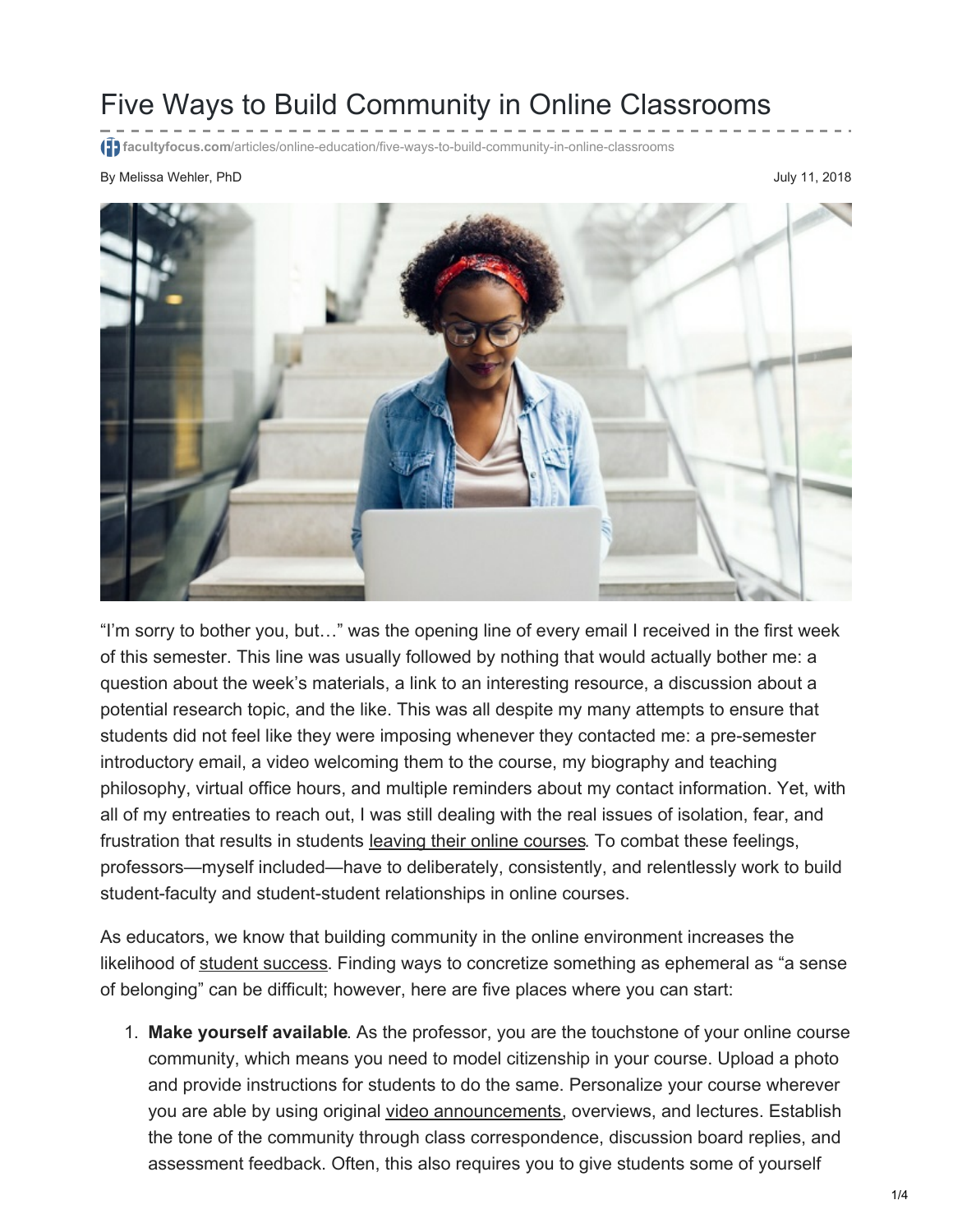(an anecdote about your weekend or a link to something you found interesting). When students are comfortable with you, they are more comfortable learning, participating, and sharing in the learning environment.

- 2. **Create a communication plan**. Communication is essential to any relationship, and before you ask students to put themselves out there, you have to show them that it's safe to do so. Before the start of a semester, create a calendar of when you will reach out to each student individually. After the first week, reintroduce yourself and let them know that you're available to them. Before and after midterms are great opportunities for confidence-boasting. And before finals is a good time to remind them that your door (or inbox!) is always open. These communications reinforce the importance of individual attention and personalized education.
- 3. **Encourage interaction**. Classroom interactions happen by proximity in the brick-andmortar classroom, but in the online classroom, you have to be more deliberate about student-student and student-faculty exchanges happen. "In" the classroom, you can use [synchronous](https://www.insidehighered.com/digital-learning/article/2017/07/26/ideas-building-online-community) sessions, communal discussion boards, group projects, student [presentations,](https://www.chronicle.com/blogs/wiredcampus/how-student-video-presentations-can-build-community-in-an-online-course/57435) wikis, and peer review groups. "Out" of the classroom, you can help create study groups and establish [crowd-sourced](https://www.chronicle.com/blogs/profhacker/use-googledocs-for-crowd-sourced-notes/31644) notes. Like all interactions, these should be meaningful, relevant, and theorized to avoid confusion or resentment that can sometimes result from group interactions. When done successfully, however, these interactions create not only a community of learners but can also become lasting friendships.
- 4. **Build "outside class" spaces**. Unlike the brick-and-mortar classroom, online classrooms can feel all encompassing, lacking the traditional space and time borders that demarcate the classroom. This often means that there is no "before" or "after" class when much of community-building often occurs. In an online course, you have to consciously build in these "outside" spaces that are free from content delivery and assessment. Make "water cooler" or "café" [discussion](http://blog.online.colostate.edu/blog/online-education/the-importance-of-building-online-learning-communities/) boards where the class can talk about current events and common interests. Create a social media page for the class where ideas can be shared. Watch a virtual event together and discuss it afterwards. Deliberately creating social moments acknowledges this fundamental aspect of education.
- 5. **Bring the outside in**. Paradoxically, online courses can also feel compartmentalized and isolated from the wider campus community. In our courses, we need to remind students that they are a part of large campus culture. Post announcements about events happening on campus. Assign attendance at webinars and live-streaming events for course credit. Encourage them to take part in campus organizations that are especially friendly to distance and continuing education student. Explain how to access student support and resources. As possible the only touchstones to campus, faculty members have to be ambassadors for the college community.

Being deliberate, consistent, and relentless, we can build communities in our online courses that help students to connect with not only with the course materials, but with one another. And by working to create these relationships, we can turn "I'm sorry to bother you" emails into "I'm glad I have someone to reach out to."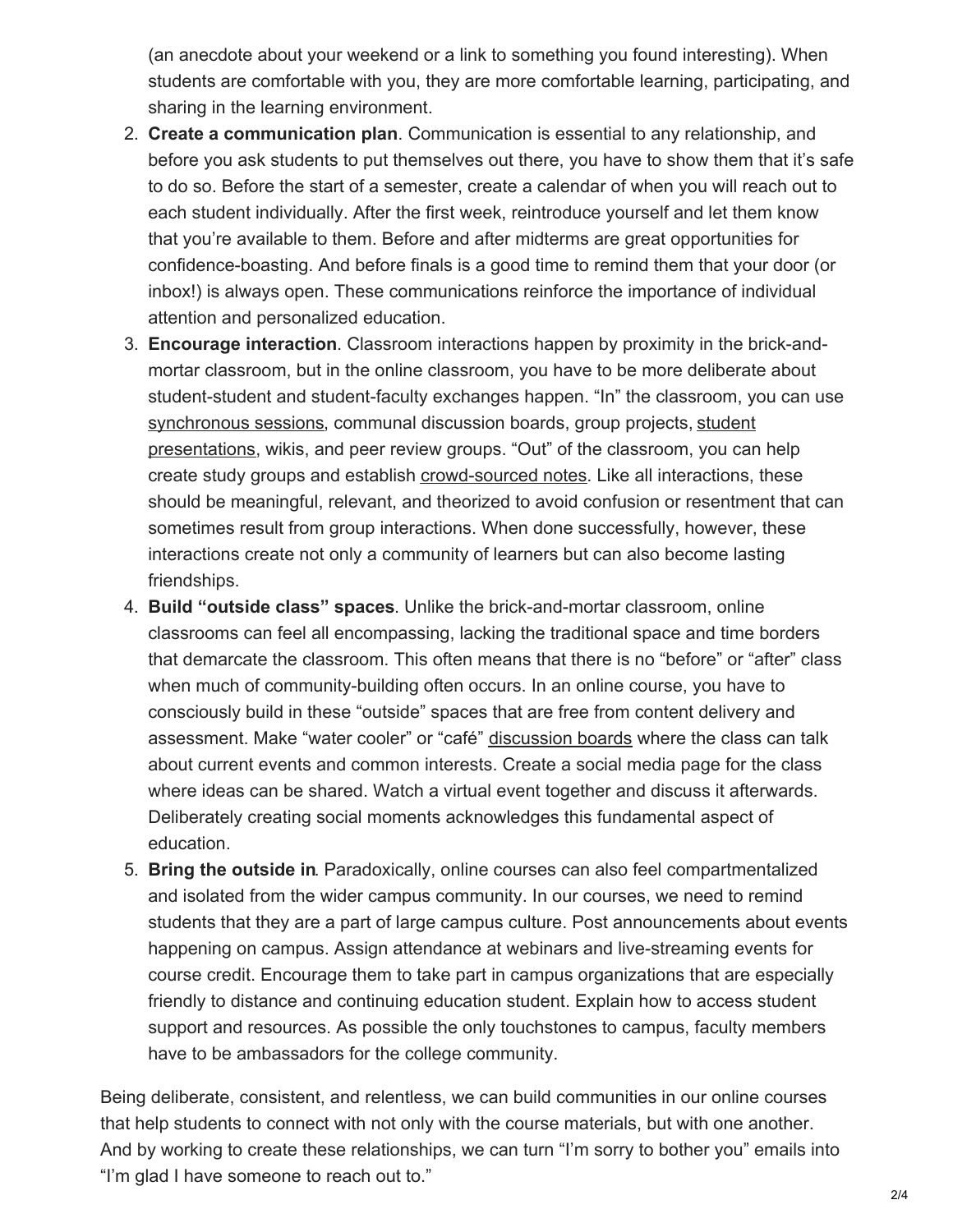## **References**

Bawa, P. (2016). Retention in online courses: exploring issues and solutions- a literature review. SAGE Open, 1-11. <http://journals.sagepub.com/doi/pdf/10.1177/2158244015621777>

Donovan, J. (2015) The importance of building online learning communities. Colorado State University. [http://blog.online.colostate.edu/blog/online-education/the-importance-of-building](http://blog.online.colostate.edu/blog/online-education/the-importance-of-building-online-learning-communities/)online-learning-communities/

Erickson, A. & C. Neset. (2014) Building community and creating relevance in the online classroom. Faculty Focus. [https://www.facultyfocus.com/articles/online-education/building](https://www.facultyfocus.com/articles/online-education/building-community-creating-relevance-online-classroom/)community-creating-relevance-online-classroom/

O'Malley, S. (2017) Professors share ideas for building community in online courses. Inside Higher Ed. [https://www.insidehighered.com/digital-learning/article/2017/07/26/ideas-building](https://www.insidehighered.com/digital-learning/article/2017/07/26/ideas-building-online-community)online-community

Stone, K. (2016) Building community in online courses. American Association for Adult and Continuing Education. [http://www.aaace.org/news/272788/Building-Community-in-Online-](http://www.aaace.org/news/272788/Building-Community-in-Online-Courses.htm)Courses.htm

Talbert, R. (2015) How student video presentations can build community in an online course. Wired Campus. The Chronicle of Higher Education.

[https://www.chronicle.com/blogs/wiredcampus/how-student-video-presentations-can-build](https://www.chronicle.com/blogs/wiredcampus/how-student-video-presentations-can-build-community-in-an-online-course/57435)community-in-an-online-course/57435

Williams, G. (2011) Use GoogleDocs for crowd-sourced notes. ProfHacker. The Chronicle of Higher Education. [https://www.chronicle.com/blogs/profhacker/use-googledocs-for-crowd](https://www.chronicle.com/blogs/profhacker/use-googledocs-for-crowd-sourced-notes/31644)sourced-notes/31644

## **References Consulted**

Angelino, L.M., Williams, F.K., & Natvig, D. (2007). Strategies to engage online students and reduce attrition rates. The Journal of Educators Online, 4(2).

Covelli, B. J. (2017) Online discussion boards: The practice of building community for adult learners. The Journal of Continuing Higher Education. 65:2. 139-145.

Infande, A. (2013) A dozen strategies for improving online student retention. Faculty Focus. [https://www.facultyfocus.com/articles/online-education/a-dozen-strategies-for-improving](https://www.facultyfocus.com/articles/online-education/a-dozen-strategies-for-improving-online-student-retention/)online-student-retention/

Park, J., & Choi, H. (2009). Factors influencing adult learners' decision to drop out or persist in online learning. Educational Technology & Society, 12(4), 207-217.